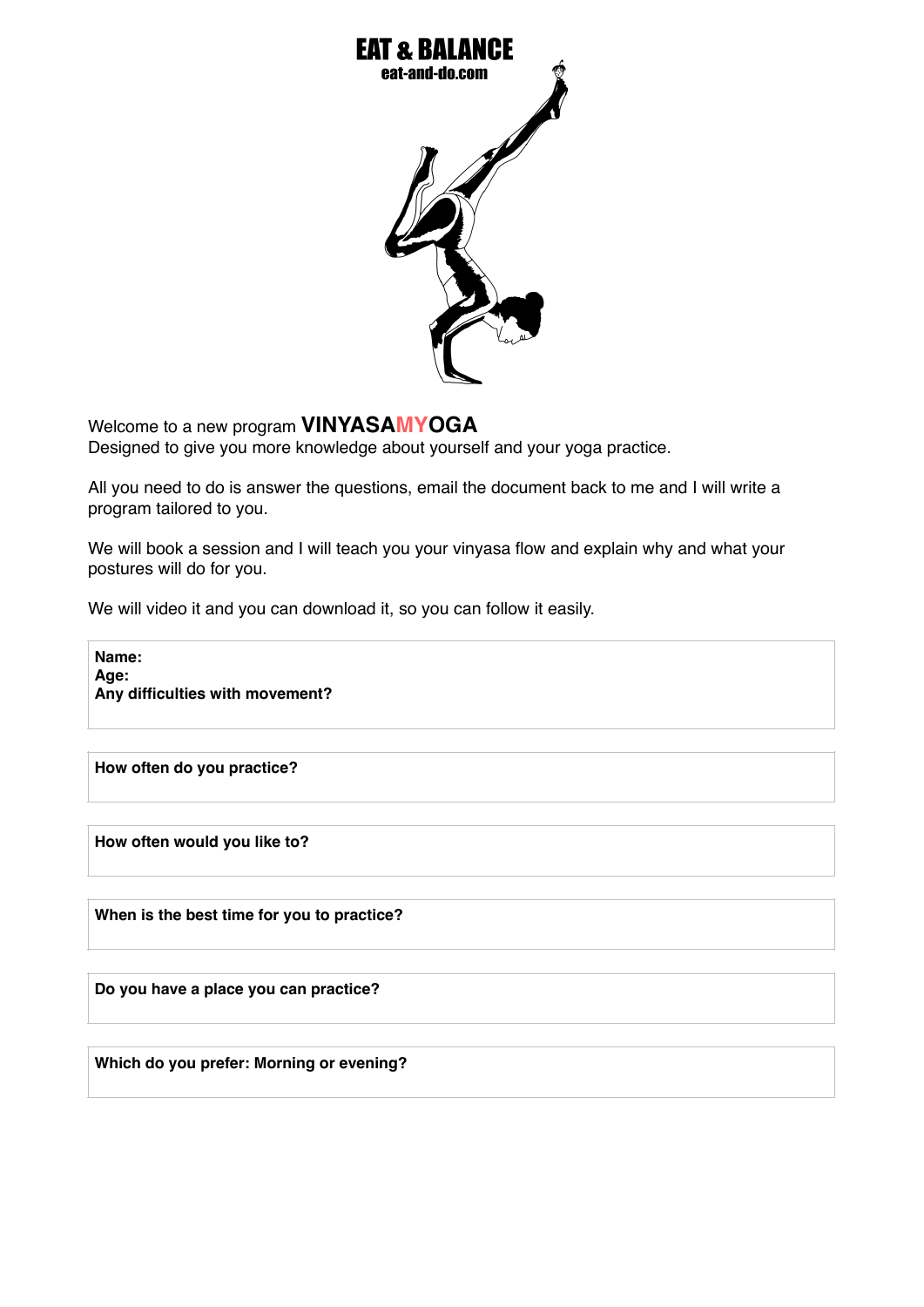## **What feelings and effects do you get from yoga: (Circle below)** Calm Energy Strength Bliss Space Joy Empowerment Focus Determination Peace Sleepiness Relaxation Lengthening Breath control Internal External Heat Cooling Detoxifying Connection with body Strength in mind Healthy Balance Clarity Lifted Purpose

**Which of the above are you looking to achieve? (Please use words that are not on the list also.)**

**How would it make you feel if you practiced your yoga daily?**

**Is there anything you don't like about yoga? (Please circle or add other.)**

Too slow Boring Too difficult Too quick Too painful Non effective Difficult breathing

**What type of poses do you like?**

Twist Balance Inversion Extension Forward fold Lateral

**What poses do you like? (Please describe or draw a stick man if you don't know the name.)**

**What poses would you rather not do? (Please describe or draw a stick man if you don't know the name.)**

**What areas of your body would you like to work on?**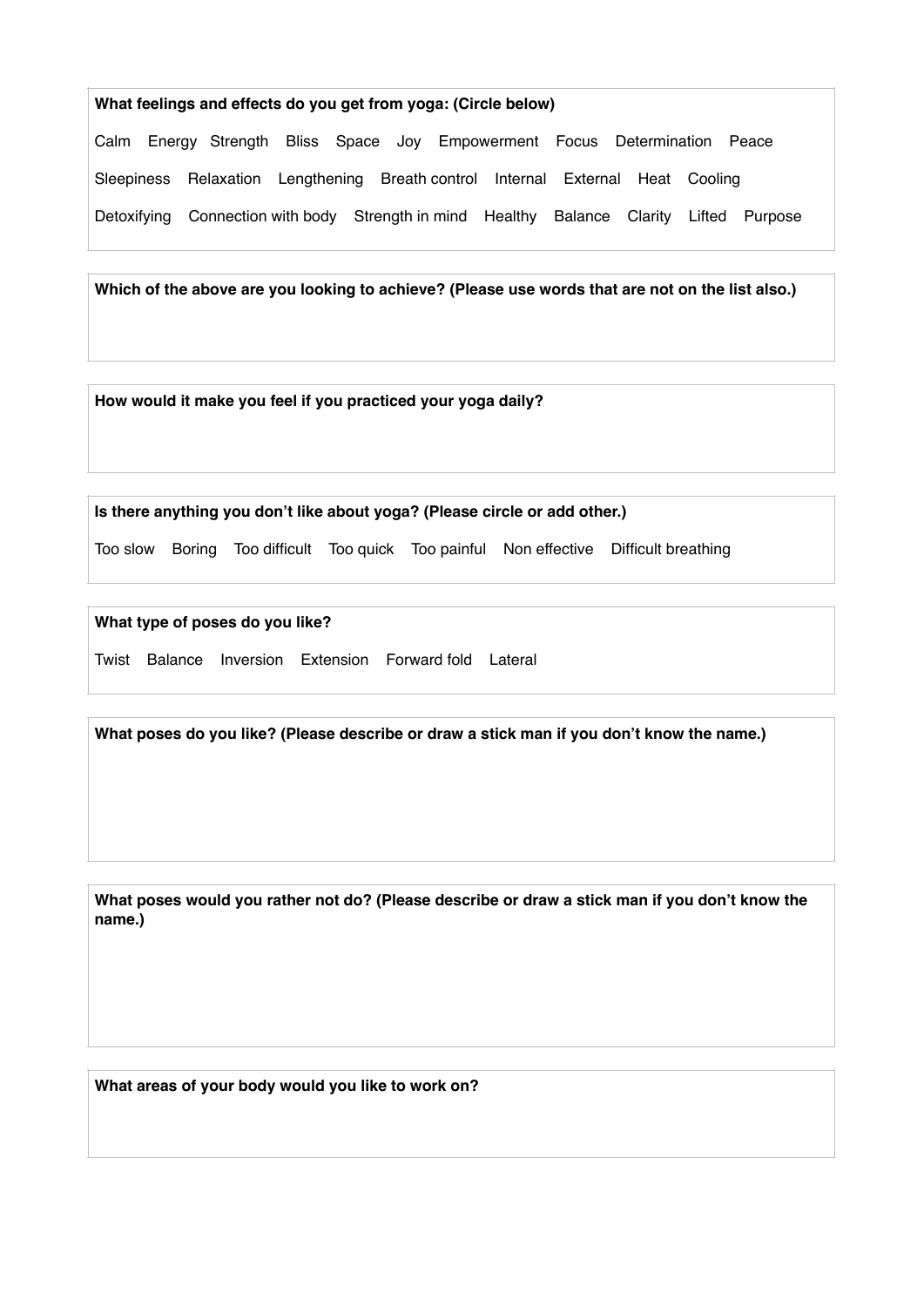**What would you say are your strengths and weaknesses?**

**Would you like a flow to energise or relax?**

**Please tick what you would like your flow to do for you…**

Easy and simple to help you practice daily: A flow you like to do.

A flow that challenges you and will take time to achieve: A flow that will make you grow.

Strength Flexibility Balance Detoxification Relaxation Mindfulness Auto pilot (Repetition)

Energising Immunity support Weight loss

And finally, in ayurveda there are three doshas that represent types of personalities. You might be a combination of the two. These personalities give clues as to the type of yoga your body wants. I will send you the summary of the personality when you work out what you are.

The questionnaire was taken from my Zuna course book. You can find all kinds of these questionnaires online. Non of the personalities are bad. They are all great, so see what you are and it will help with your yoga plan.

I look forward to writing your vinyasa and taking you through it.

Best wishes,

Sarah & Lottie